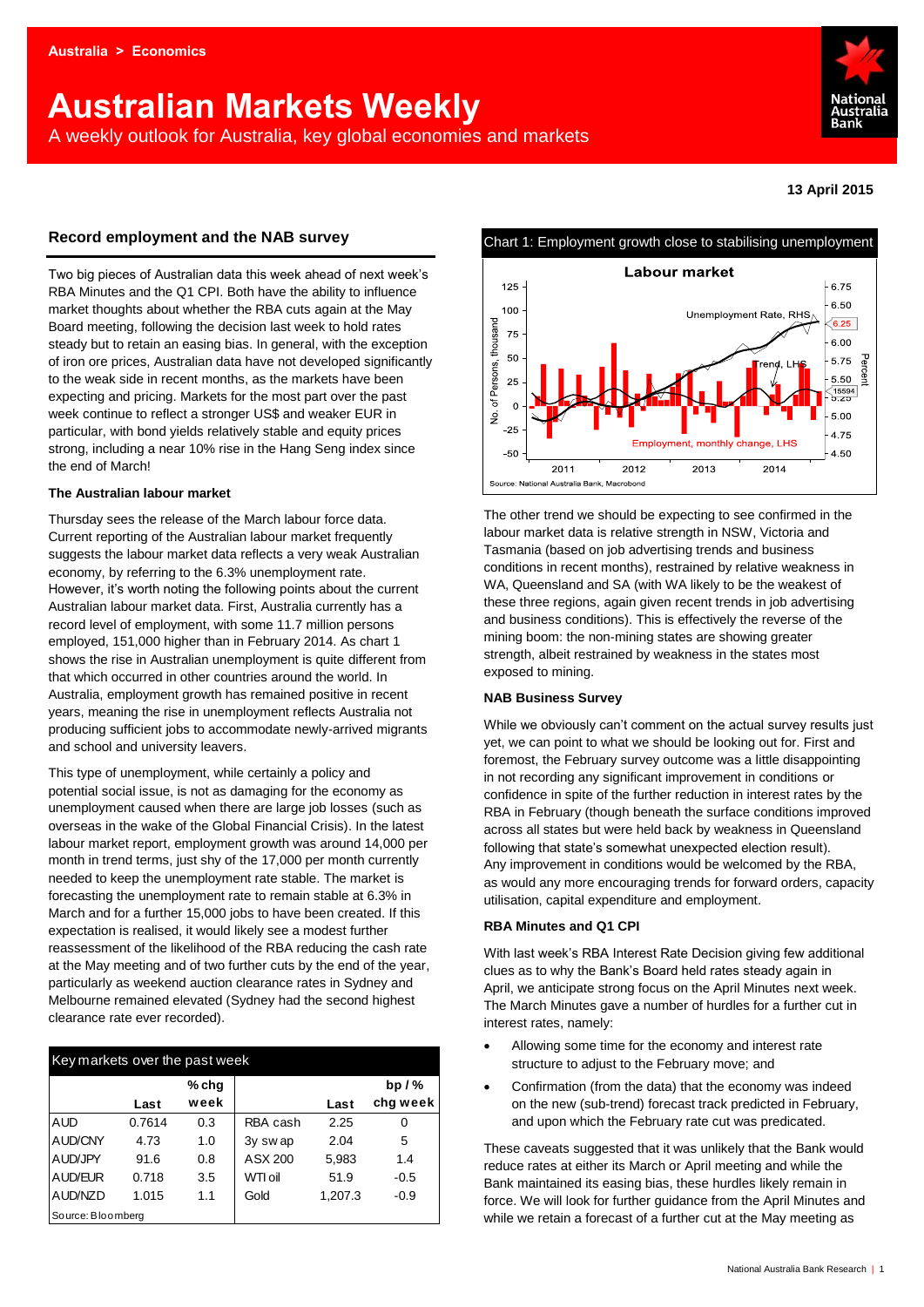our central case, if the data were to improve, the risk of a later cut would rise. In any case, we remain of the view that the market is overly eager in pricing an official cash rate of around 1.75% by the end of the year.

Next week also sees the publication of the Q1 CPI, which somewhat unusually is not quite as important for monetary policy expectations as normal given the broad expectation that Australian inflation remains very well contained at the present time by low wages growth and falling petrol prices, even though the \$A has fallen. NAB forecasts are for a flat headline CPI and an underlying rate of 0.3%/0.4% q/q. The headline rate is not quite as low as originally expected since petrol prices retraced a significant amount of the initial decline from around \$1.45 a litre to \$1 a litre and spent much of the quarter at around \$1.35 a litre. More recently, prices have again fallen to around \$1.23-\$1.25 a litre, suggesting a further beneficial impact on the headline CPI next quarter. However, your author's shopping trolley is beginning to notice some increased prices for imported items along with anecdotes to the same from importing companies, so these forces will likely be in play over the next few quarters in the CPI.

#### **Market themes**

The biggest challenge in markets remains trying to ascertain when the Fed will begin lifting interest rates and when it does, how fast will rates increase and how will other market react. Our team has recently pushed back the expected timing of the first Fed rate rise to September and now expects only two rate increases by the end

of 2015. Recent Fed speakers have reiterated that the Fed remains "data dependant" meaning non-farm payrolls reports remain extremely important for US interest rate pricing. Furthermore, Fed speakers have been at pains to stress that tightening will be gradual, likely reflecting a desire to limit the potential for either destabilising impacts on the bond or equity markets but also to seek to avoid a potential further sharp rise in the US\$.

NAB retains the following broad market outlooks:

- The US\$ to continue to benefit moderately from the stronger US economy and expectations of the Fed beginning to raise interest rates in the June to September timeframe;
- The \$A/US\$ exchange to remain under further moderate downward pressure as the US\$ increases further, though much of the adjustment may have already occurred in the near term;
- Australian short term interest rate markets are more vulnerable to stronger data this week than weaker data, given market pricing. It remains NAB's forecast that assuming the RBA does deliver a further interest rate cut in the next month or two, that the Bank will then keep rates on hold for an extended period. Term yields are expected to be under moderate upward pressure over the medium term from higher US yields.

[Ivan.Colhoun@nab.com.au](mailto:Ivan.Colhoun@nab.com.au)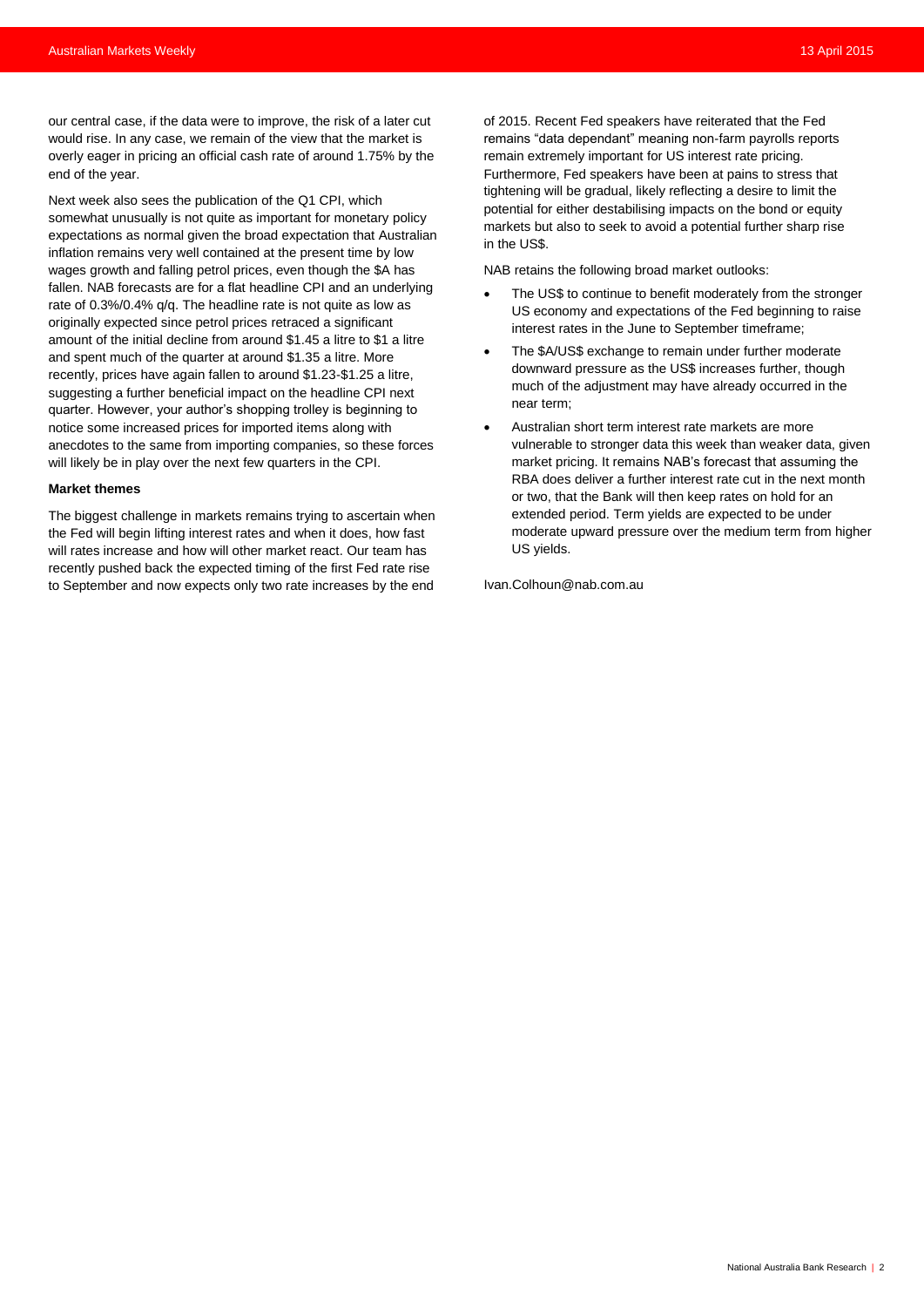## Calendar of Economic Releases

|                      | Calendar of Economic Releases                                                                        |                |                          |                             |        |                               |                |                |
|----------------------|------------------------------------------------------------------------------------------------------|----------------|--------------------------|-----------------------------|--------|-------------------------------|----------------|----------------|
|                      |                                                                                                      | Time           | <b>NAB</b>               |                             |        |                               |                |                |
|                      | Country Economic Indicator                                                                           | Period         | <b>Forecast</b>          | <b>Consensus</b>            | Actual | <b>Previous</b>               | GMT            | <b>AEST</b>    |
| NZ                   | Monday, 13 April 2015<br><b>Electronic Card Transactions</b>                                         | Mar            | 1.00%                    |                             |        | 0.40%                         | 22.45          | 8.45           |
| JN                   | Bank of Japan March 16-17 meeting minutes                                                            |                |                          |                             |        |                               | 23.50          | 9.50           |
| <b>CH</b>            | <b>Trade Balance</b>                                                                                 | Mar            |                          | \$40.20B                    |        | \$60.62B                      |                |                |
| CН                   | Imports/Exports YoY                                                                                  | Mar            |                          | -10%/10%                    |        | $-20.5\%/48.3\%$              |                |                |
| NZ                   | Tuesday, 14 April 2015<br><b>NZIER Business Opinion Survey</b>                                       | 1Q             |                          |                             |        | 23                            | 22.00          | 8.00           |
| <b>AU</b>            | ANZ Roy Morgan Weekly Consumer Confidence Index                                                      | Apr-12         |                          |                             |        | 109.7                         | 23.30          | 9.30           |
| <b>AU</b>            | <b>NAB Business Conditions/Confidence</b>                                                            | Mar            |                          |                             |        | 2/0                           | 1.30           | 11.30          |
| UK                   | CPI MoM/YoY                                                                                          | Mar            |                          | $-0.2\%/0\%$                |        | 0.3%/0.0%                     | 8.30           | 18.30          |
| UK<br>EС             | CPI Core YoY<br><b>Industrial Production SA MoM</b>                                                  | Mar<br>Feb     |                          | 1.20%<br>0.30%              |        | 1.2%<br>$-0.1%$               | 8.30<br>9.00   | 18.30<br>19.00 |
| US                   | Fed's Kocherlakota Holds Open Forum in Winona, Minnesota (NV)                                        |                |                          |                             |        |                               | 12.00          | 22.00          |
| СA                   | Teranet/National Bank HPI MoM                                                                        | Mar            |                          | $-0.1%$                     |        | 0.1%                          | 12.30          | 22.30          |
| US                   | Retail Sales Advance MoM                                                                             | Mar            |                          | 1.00%                       |        | $-0.6%$                       | 12.30          | 22.30          |
| US                   | PPI Final Demand MoM/YoY                                                                             | Mar            |                          | $0.2\%/0.9\%$               |        | $-0.5\% - 0.6\%$              | 12.30          | 22.30          |
| US                   | NFIB Small Business Optimism<br>Wednesday, 15 April 2015                                             | Mar            |                          | 98.3                        |        | 98                            | 13.00          | 23.00          |
| NZ                   | <b>Food Prices MoM</b>                                                                               | Mar            | $-0.90%$                 |                             |        | $-0.7%$                       | 22.45          | 8.45           |
| AU                   | Westpac Consumer Conf Index / SA MoM                                                                 | Apr            |                          |                             |        | 99.5/-1.2%                    | 0.30           | 10.30          |
| CН                   | Retail Sales/YTD YoY                                                                                 | Mar            |                          | 10.9%/10.8%                 |        | /10.7%                        | 2.00           | 12.00          |
| CН<br>CН             | Industrial Production YoY / YTD YoY<br>Fixed Assets Ex Rural YTD YoY                                 | Mar<br>Mar     |                          | 7.0%/6.9%<br>13.90%         |        | /6.8%<br>13.9%                | 2.00<br>2.00   | 12.00<br>12.00 |
| CН                   | GDP YoY / SA QoQ / YTD YoY                                                                           | 1Q             |                          | 7.0%/1.4%/7.0%              |        | 7.3%/1.5%/7.4%                | 2.00           | 12.00          |
| JN                   | Industrial Production MoM                                                                            | Feb F          |                          |                             |        | $-3.40%$                      | 4.30           | 14.30          |
| GE                   | CPI MoM/YoY                                                                                          | Mar F          |                          | 0.5%/0.3%                   |        | 0.5%/0.3%                     | 6.00           | 16.00          |
| JN<br>EC             | BOJ Kuroda speaks at Trust Banks' association                                                        | Feb            |                          |                             |        | 22.8B                         | 6.15<br>9.00   | 16.15<br>19.00 |
| EС                   | Trade Balance SA<br><b>ECB Main Refinancing Rate</b>                                                 | Apr-15         |                          | 0.05%                       |        | 0.05%                         | 11.45          | 21.45          |
| CA                   | Manufacturing Sales MoM                                                                              | Feb            |                          |                             |        | $-1.7%$                       | 12.30          | 22.30          |
| US                   | <b>Empire Manufacturing</b>                                                                          | Apr            |                          | 7                           |        | 6.9                           | 12.30          | 22.30          |
| СA                   | <b>Existing Home Sales MoM</b>                                                                       | Mar            |                          |                             |        | 1.0%                          | 13.00          | 23.00          |
| US<br>US             | Fed's Bullard Speaks on Financial Regulation in Washington (Alt)<br><b>Industrial Production MoM</b> | Mar            |                          | $-0.30%$                    |        | 0.1%                          | 13.00<br>13.15 | 23.00<br>23.15 |
| CA                   | Bank of Canada Rate Decision                                                                         | Apr-15         |                          | 0.75%                       |        | 0.75%                         | 14.00          | 0.00           |
| US                   | <b>NAHB Housing Market Index</b>                                                                     | Apr            |                          | 55                          |        | 53                            | 14.00          | 0.00           |
| US                   | U.S. Federal Reserve Releases Beige Book                                                             |                |                          |                             |        |                               | 18.00          | 4.00           |
| US                   | Net Long-term TIC Flows / Total Net TIC Flows<br>Thursday, 16 April 2015                             | Feb            |                          |                             |        | -\$27.2B/\$88.3B              | 20.00          | 6.00           |
| NZ.                  | Dairy Auction                                                                                        |                |                          |                             |        | $-10.8%$                      |                | early AM       |
| NZ                   | ANZ Job Advertisements MoM                                                                           | Mar            |                          |                             |        | 0.7%                          | 22.00          | 8.00           |
| NZ                   | BNZ-BusinessNZ Manufacturing PMI                                                                     | Mar            |                          |                             |        | 55.9                          | 22.30          | 8.30           |
| NZ                   | ANZ Consumer Confidence Index/MoM                                                                    | Apr            |                          |                             |        | 124.6/0.5%                    | 1.00           | 11.00          |
| AU<br>AU             | <b>Consumer Inflation Expectation</b><br>New Motor Vehicle Sales MoM/YoY                             | Apr<br>Mar     |                          |                             |        | 3.2%<br>2.9%/4.1%             | 1.00<br>1.30   | 11.00<br>11.30 |
| AU                   | NAB Quarterly Austrlian Wellbeing Index                                                              | 1Q             |                          |                             |        |                               | 1.30           | 11.30          |
| <b>AU</b>            | <b>Employment Change</b>                                                                             | Mar            | 15.0K                    | 15.0K                       |        | 15.6K                         | 1.30           | 11.30          |
| <b>AU</b>            | <b>Participation Rate</b>                                                                            | Mar            | 64.6%                    | 64.6%                       |        | 64.6%                         | 1.30           | 11.30          |
| AU<br>AU             | <b>Unemployment Rate</b><br><b>RBA FX Transactions Market</b>                                        | Mar<br>Mar     | 6.3%                     | 6.3%                        |        | 6.3%<br>409M                  | 1.30<br>1.30   | 11.30<br>11.30 |
| US                   | Housing Starts/MoM                                                                                   | Mar            |                          | 1040K/15.9%                 |        | 897K/-17.0%                   | 12.30          | 22.30          |
| US                   | <b>Building Permits/MoM</b>                                                                          | Mar            |                          | 1080K/-2.0%                 |        | 1092K/3.0%                    | 12.30          | 22.30          |
| US                   | Initial Jobless Claims                                                                               | Apr-11         |                          |                             |        | 281K                          | 12.30          | 22.30          |
| EC<br>US             | G-20 Finance Ministers, Central Bankers Meet in Washington<br>Philadelphia Fed Business Outlook      |                |                          | 5                           |        | 5                             | 14.00<br>14.00 | 0.00<br>0.00   |
| US                   | Fed's Lockhart speaks on Economic Outlook (V)                                                        | Apr            |                          |                             |        |                               | 17.10          | 3.10           |
| US                   | Fed's Mester Speaks at Forecasters Club of New York (Alt)                                            |                |                          |                             |        |                               | 17.10          | 3.10           |
| US                   | Fed's Rosengren to speak at Chatham House in London (Alt)                                            |                |                          |                             |        |                               | 17.30          | 3.30           |
|                      | Friday, 17 April 2015<br>ECB Current Account SA / NSA                                                | Feb            |                          |                             |        | 29.4B / 8.2B                  |                |                |
| EС<br>UK             | <b>Claimant Count Rate</b>                                                                           | Mar            |                          | 2.30%                       |        | 2.4%                          | 8.00<br>8.30   | 18.00<br>18.30 |
| UK                   | Average Weekly Earnings 3M/YoY                                                                       | Feb            |                          | 1.70%                       |        | 1.8%                          | 8.30           | 18.30          |
| UK                   | ILO Unemployment Rate 3Mths                                                                          | Feb            |                          | 5.60%                       |        | 5.7%                          | 8.30           | 18.30          |
| EC                   | CPI MoM                                                                                              | Mar            |                          | 1.10%                       |        | 0.6%                          | 9.00           | 19.00          |
| EC<br>СA             | CPI YoY / Core YoY<br>CPI YoY /Core YoY                                                              | Mar F<br>Mar   |                          | $-0.1\%/0.6\%$<br>1.0%/2.1% |        | $-0.1\%/0.6\%$<br>1.0% / 2.1% | 9.00<br>12.30  | 19.00<br>22.30 |
| СA                   | CPI NSA MoM                                                                                          | Mar            |                          | 0.50%                       |        | 0.9%                          | 12.30          | 22.30          |
| СA                   | <b>Retail Sales MoM</b>                                                                              | Feb            |                          |                             |        | $-1.7%$                       | 12.30          | 22.30          |
| СA                   | Int'l Securities Transactions                                                                        | Feb            |                          |                             |        | 5.73B                         | 12.30          | 22.30          |
| US<br>US             | CPI MoM/YoY<br>World Bank and International Monetary Fund Spring Meeting                             | Mar            |                          | 0.3%/0.1%                   |        | 0.2%/0.0%                     | 12.30<br>14.00 | 22.30<br>0.00  |
| EC                   | ECB Officials Attend IMF Spring Meetings in Washington                                               |                |                          |                             |        |                               | 14.00          | 0.00           |
| US                   | U. of Mich. Sentiment                                                                                | Apr P          |                          | 93.7                        |        | 93                            | 14.00          | 0.00           |
|                      | Saturday, 18 April 2015                                                                              |                |                          |                             |        |                               |                |                |
| CН                   | China March Property Prices                                                                          |                |                          |                             |        |                               | 1.30           | 11.30          |
|                      | Upcoming Central Bank Interest Rate Announcements                                                    |                |                          |                             |        |                               |                |                |
| Australia, RBA       |                                                                                                      | 5-May          | 2.00%                    | 2.00%                       |        | 2.25%                         |                |                |
| Japan, BoJ<br>UK BOE |                                                                                                      | 8-Apr<br>9-Apr | $0.0\% - 0.1\%$<br>0.50% | $0.0\% - 0.1\%$<br>0.50%    |        | $0.0\% - 0.1\%$<br>0.50%      |                |                |
| Europe ECB           |                                                                                                      | 15-Apr         | 0.05%                    | 0.05%                       |        | 0.05%                         |                |                |
| Canada, BoC          |                                                                                                      | 15-Apr         |                          |                             |        | 0.75%                         |                |                |
|                      | <b>US Federal Reserve</b>                                                                            | 29-Apr         | 0%-0.25%                 | 0%-0.25%                    |        | 0%-0.25%                      |                |                |
|                      | New Zealand, RBNZ                                                                                    | 30-Apr         | 3.50%                    | 3.50%                       |        | 3.50%                         |                |                |

**GMT: Greenwich Mean Time; AEST: Australian Eastern Standard Time**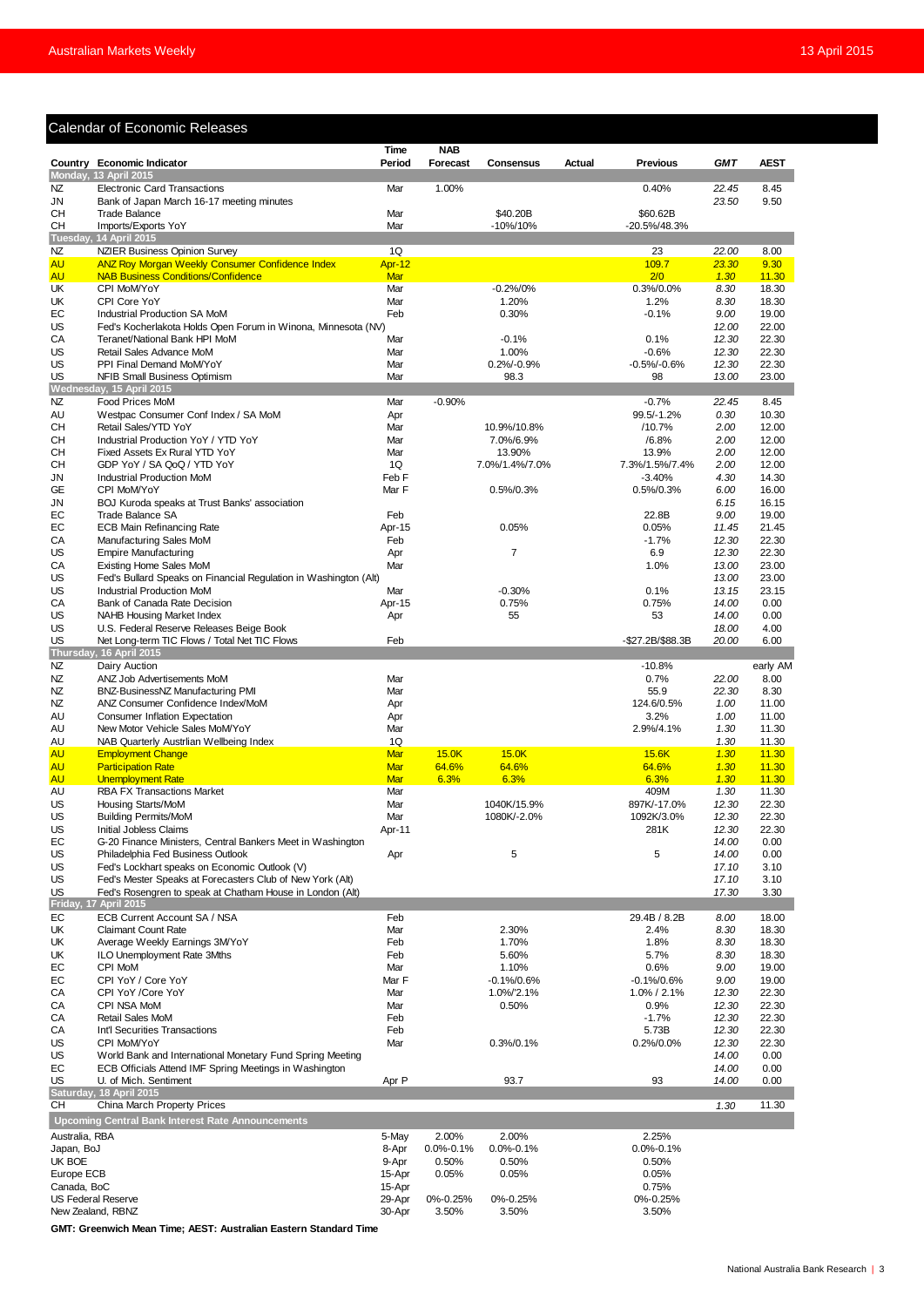### Forecasts

| Forecasts                        |         |                                        |                 |         |        |                    |        |                |        |                |        |        |                |                |        |                |
|----------------------------------|---------|----------------------------------------|-----------------|---------|--------|--------------------|--------|----------------|--------|----------------|--------|--------|----------------|----------------|--------|----------------|
| <b>Economic Forecasts</b>        |         |                                        |                 |         |        |                    |        |                |        |                |        |        |                |                |        |                |
|                                  |         |                                        | Annual % change |         |        | Quarterly % change |        |                |        |                |        |        |                |                |        |                |
|                                  |         |                                        |                 |         | 2013   |                    |        |                | 2014   |                |        |        | 2015           |                |        |                |
| <b>Australia Forecasts</b>       | 2013    | 2014                                   | 2015            | 2016    | Q1     | Q <sub>2</sub>     | Q3     | Q <sub>4</sub> | Q1     | Q <sub>2</sub> | Q3     | Q4     | Q <sub>1</sub> | Q <sub>2</sub> | Q3     | Q <sub>4</sub> |
| <b>Household Consumption</b>     | 1.7     | 2.5                                    | 2.8             | 3.0     | 0.3    | 0.3                | 0.8    | 0.5            | 0.6    | 0.6            | 0.6    | 0.9    | 0.5            | 0.7            | 0.7    | 0.8            |
| <b>Underlying Business Inves</b> | $-4.5$  | $-6.1$                                 | $-8.2$          | $-9.9$  | $-5.7$ | $-1.2$             | 1.2    | $-3.1$         | $-2.5$ | $-1.1$         | $-1.2$ | $-1.2$ | $-2.0$         | $-3.6$         | $-2.7$ | $-2.5$         |
| <b>Residential Construction</b>  | 0.3     | 7.9                                    | 8.4             | 9.2     | $-2.0$ | 2.7                | $-0.2$ | 0.9            | 5.7    | 1.1            | $-1.2$ | 2.5    | 2.6            | 2.6            | 2.6    | 3.0            |
| <b>Underlying Public Spendin</b> | 0.3     | 0.8                                    | 0.2             | 1.1     | 2.8    | $-0.1$             | $-0.6$ | 1.3            | 0.3    | 0.6            | $-1.4$ | 0.4    | 0.2            | 0.2            | 0.2    | 0.2            |
| Exports                          | 6.2     | 6.8                                    | 6.5             | 7.7     | 0.9    | 3.7                | $-0.4$ | 1.4            | 4.1    | $-1.6$         | 3.6    | 1.0    | 1.9            | 1.4            | 1.6    | 1.8            |
| Imports                          | $-1.8$  | $-1.7$                                 | $-2.8$          | $-1.0$  | $-2.5$ | 2.1                | $-1.3$ | $-1.0$         | $-1.3$ | 2.0            | $-0.7$ | $-2.5$ | $-0.5$         | $-0.6$         | $-0.3$ | $-0.1$         |
| Net Exports (a)                  | 1.6     | 1.7                                    | 1.9             | 1.9     | 0.7    | 0.3                | 0.2    | 0.5            | 1.1    | $-0.7$         | 0.9    | 0.7    | 0.5            | 0.4            | 0.4    | 0.4            |
| Inventories (a)                  | $-0.3$  | 0.0                                    | $-0.1$          | 0.0     | $-0.2$ | 0.4                | $-0.3$ | $-0.2$         | $-0.4$ | 0.9            | 0.1    | $-0.8$ | 0.1            | 0.1            | 0.1    | 0.0            |
| Domestic Demand - qtr%           |         |                                        |                 |         | $-0.2$ | 0.2                | 0.5    | 0.2            | 0.4    | 0.5            | $-0.4$ | 0.6    | 0.2            | 0.2            | 0.3    | 0.4            |
| Dom Demand - ann %               | 0.4     | 1.2                                    | 1.0             | 1.3     | 0.5    | 0.0                | 0.6    | 0.7            | 1.3    | 1.5            | 0.7    | 1.2    | 1.0            | 0.6            | 1.3    | 1.1            |
| Real GDP - atr %                 |         |                                        |                 |         | 0.3    | 0.7                | 0.4    | 0.7            | 1.1    | 0.5            | 0.4    | 0.5    | 0.6            | 0.7            | 0.8    | 0.8            |
| Real GDP - ann %                 | 2.1     | 2.7                                    | 2.5             | 3.2     | 2.0    | 2.1                | 1.9    | 2.2            | 3.0    | 2.7            | 2.7    | 2.5    | 2.0            | 2.2            | 2.7    | 2.9            |
|                                  |         |                                        |                 |         |        |                    |        |                |        |                |        |        |                |                |        |                |
| CPI headline - qtr %             |         |                                        |                 |         | 0.4    | 0.4                | 1.2    | 0.8            | 0.5    | 0.5            | 0.4    | 0.2    | 0.0            | 0.5            | 0.9    | 0.8            |
| CPI headline - ann %             | 2.5     | 2.5                                    | 1.5             | 3.4     | 2.5    | 2.4                | 2.2    | 2.8            | 2.9    | 3.1            | 2.3    | 1.7    | 1.1            | 1.1            | 1.6    | 2.2            |
| CPI underlying - gtr %           |         |                                        |                 |         | 0.5    | 0.6                | 0.6    | 0.9            | 0.5    | 0.7            | 0.4    | 0.7    | 0.4            | 0.5            | 0.6    | 0.6            |
| CPI underlying - ann %           | 2.4     | 2.5                                    | 2.0             | 2.6     | 2.4    | 2.4                | 2.3    | 2.6            | 2.7    | 2.8            | 2.5    | 2.2    | 2.1            | 1.9            | 2.1    | 2.0            |
| Wages (Pvte WPI -ann %)          | 2.9     | 2.5                                    | 2.4             | 2.4     | 3.1    | 3.0                | 2.7    | 2.5            | 2.6    | 2.4            | 2.5    | 2.5    | 2.4            | 2.4            | 2.4    | 2.4            |
| Unemployment Rate (%)            | 5.7     | 6.0                                    | 6.5             | 6.5     | 5.6    | 5.7                | 5.7    | 5.9            | 5.8    | 6.0            | 6.1    | 6.2    | 6.3            | 6.5            | 6.7    | 6.7            |
| Terms of trade                   | $-3.9$  | $-7.5$                                 | $-7.8$          | $-1.1$  | 0.7    | 0.4                | $-1.9$ | 0.4            | $-2.1$ | $-3.9$         | $-3.5$ | $-1.8$ | $-2.6$         | $-0.9$         | $-0.9$ | $-1.2$         |
| G&S trade balance, \$Abn         | $-10.2$ | $-9.1$                                 | $-6.2$          | 20.7    | $-3.7$ | $-2.3$             | $-3.3$ | $-0.9$         | 1.7    | $-4.5$         | $-3.9$ | $-2.4$ | $-2.7$         | $-1.9$         | $-1.1$ | $-0.5$         |
| % of GDP                         | $-0.7$  | $-0.6$                                 | $-0.4$          | 1.2     | $-1.0$ | $-0.6$             | $-0.8$ | $-0.2$         | 0.4    | $-1.1$         | $-1.0$ | $-0.6$ | $-0.7$         | $-0.5$         | $-0.3$ | $-0.1$         |
| Current Account (% GDP)          | $-3.3$  | $-2.8$                                 | $-2.8$          | $-1.2$  | $-3.5$ | $-3.3$             | $-3.5$ | $-3.0$         | $-2.2$ | $-3.4$         | $-3.0$ | $-2.4$ | $-3.1$         | $-2.9$         | $-2.7$ | $-2.6$         |
| Country MAD Corp. From a         |         | والمستطلب والمتعارض والمراري والمتعارف |                 | $ \sim$ |        |                    |        |                |        |                |        |        |                |                |        |                |

 **Source: NAB Group Economics; (a) Contributions to GDP growth**

## **Exchange Rate Forecasts Global GDP**

|                               | 13-Apr | <b>Jun-15</b> | $Sep-15$ | Dec-15 | Mar-16 | <b>Jun-16</b> | Dec year                       | 2013   | 2014          | 2015                 | 2016 | Avge |
|-------------------------------|--------|---------------|----------|--------|--------|---------------|--------------------------------|--------|---------------|----------------------|------|------|
| <b>Majors</b>                 |        |               |          |        |        |               | Australia                      | 2.1    | 2.7           | 2.5                  | 3.2  | 3.4  |
| AUD/USD                       | 0.7606 | 0.75          | 0.74     | 0.74   | 0.73   | 0.73          | US                             | 2.2    | 2.4           | 3.1                  | 2.7  | 2.6  |
| NZD/USD                       | 0.7475 | 0.72          | 0.71     | 0.70   | 0.69   | 0.68          | Eurozone                       | $-0.4$ | 0.8           | 1.3                  | 1.7  | 1.5  |
| USD/JPY                       | 120.37 | 123           | 124      | 125    | 126    | 126           | UK                             | 1.7    | 2.6           | 2.4                  | 2.3  | 2.4  |
| EUR/USD                       | 1.0598 | 1.03          | 1.02     | 1.00   | 1.00   | 1.01          | Japan                          | 1.5    | 0.2           | 0.8                  | 1.2  | 0.8  |
| GBP/USD                       | 1.4618 | 1.41          | 1.38     | 1.33   | 1.33   | 1.35          | China                          | 7.7    | 7.4           | 7.1                  | 6.9  | 9.2  |
| USD/CNY                       | 6.2150 | 6.28          | 6.25     | 6.20   | 6.20   | 6.18          | India                          | 6.3    | 7.2           | 7.7                  | 8.0  | 6.6  |
| USD/CAD                       | 1.2611 | 1.25          | 1.24     | 1.22   | 1.21   | 1.20          | New Zealand                    | 2.2    | 3.2           | 2.8                  | 1.8  | 3.0  |
|                               |        |               |          |        |        |               | World                          | 3.3    | 3.2           | 3.5                  | 3.6  | 3.5  |
| <b>Australian Cross Rates</b> |        |               |          |        |        |               |                                |        |               |                      |      |      |
| AUD/JPY                       | 91.6   | 92            | 92       | 93     | 92     | 92            | <b>Commodity prices (\$US)</b> |        |               |                      |      |      |
| AUD/EUR                       | 0.7177 | 0.73          | 0.73     | 0.74   | 0.73   | 0.72          |                                | 13-Apr | <b>Jun-15</b> | Dec-15 Jun-16 Dec-16 |      |      |
| <b>AUD/GBP</b>                | 0.5203 | 0.53          | 0.54     | 0.56   | 0.55   | 0.54          | WTI oil                        | 51.81  | 49            | 60                   | 65   | 70   |
| AUD/NZD                       | 1.0175 | 1.04          | 1.04     | 1.06   | 1.06   | 1.07          | Gold                           | 1205   | 1140          | 1060                 | 1060 | 1060 |
| <b>AUD/CNY</b>                | 4.7271 | 4.71          | 4.63     | 4.59   | 4.53   | 4.51          | Iron ore                       | 48     | 78            | 75                   | 78   | 76   |
| AUD/CAD                       | 0.9592 | 0.94          | 0.92     | 0.90   | 0.88   | 0.88          | Hard cok. coal                 | 112    | 118           | 125                  | 138  | 150  |
| <b>AUD/CHF</b>                | 0.7449 | 0.76          | 0.75     | 0.78   | 0.77   | 0.77          | Thermal coal                   | 62     | 73            | 73                   | 75   | 75   |
|                               |        |               |          |        |        |               | Copper                         | 6056   | 5910          | 6270                 | 6210 | 6180 |

## **Interest Rate Forecasts**

|                               | 13-Apr | Jun-15 | $Sep-15$ | Dec-15 | Mar-16 | Jun-16 |  |  |  |  |  |
|-------------------------------|--------|--------|----------|--------|--------|--------|--|--|--|--|--|
| Aust rates                    |        |        |          |        |        |        |  |  |  |  |  |
| RBA Cash rate                 | 2.25   | 2.00   | 2.00     | 2.00   | 2.00   | 2.00   |  |  |  |  |  |
| 3 month bill rate             | 2.27   | 2.25   | 2.20     | 2.20   | 2.10   | 2.35   |  |  |  |  |  |
|                               |        |        |          |        |        |        |  |  |  |  |  |
| 3 Year Swap Rate              | 2.03   | 2.2    | 2.4      | 2.5    | 2.9    | 3.1    |  |  |  |  |  |
| 10 Year Swap Rate             | 2.70   | 3.0    | 3.2      | 3.4    | 3.7    | 3.9    |  |  |  |  |  |
| <b>Offshore Policy Rates</b>  |        |        |          |        |        |        |  |  |  |  |  |
| US Fed funds                  | 0.25   | 0.25   | 0.50     | 0.75   | 0.75   | 1.25   |  |  |  |  |  |
| ECB refi rate                 | 0.05   | 0.05   | 0.05     | 0.05   | 0.05   | 0.05   |  |  |  |  |  |
| BoE repo rate                 | 0.50   | 0.50   | 0.50     | 0.50   | 0.75   | 1.00   |  |  |  |  |  |
| BoJ overnight call rate       | 0.06   | 0.10   | 0.10     | 0.10   | 0.10   | 0.10   |  |  |  |  |  |
| RBNZ OCR                      | 3.50   | 3.50   | 3.50     | 3.50   | 3.50   | 3.75   |  |  |  |  |  |
| China 1yr lending rate        | 5.35   | 5.20   | 5.20     | 5.20   | 5.20   | 5.20   |  |  |  |  |  |
| China Reserve Ratio           | 19.5   | 19.5   | 19.5     | 19.5   | 19.5   | 19.5   |  |  |  |  |  |
| 10 Year Benchmark Bond Yields |        |        |          |        |        |        |  |  |  |  |  |
| Australia                     | 2.33   | 2.6    | 2.8      | 2.9    | 3.2    | 3.3    |  |  |  |  |  |
| <b>United States</b>          | 1.94   | 2.25   | 2.50     | 2.50   | 2.8    | 2.8    |  |  |  |  |  |
| Europe/Germany                | 0.16   | 0.3    | 0.4      | 0.6    | 0.7    | 0.8    |  |  |  |  |  |
| UK                            | 1.58   | 1.8    | 2.0      | 2.1    | 2.2    | 2.4    |  |  |  |  |  |
| New Zealand                   | 3.15   | 3.5    | 3.8      | 3.8    | 4.1    | 4.2    |  |  |  |  |  |

Sources: NAB Global Markets Research; Bloomberg; ABS

|             |        |      |      |      | 20 Yr |
|-------------|--------|------|------|------|-------|
| Dec year    | 2013   | 2014 | 2015 | 2016 | Avge  |
| Australia   | 2.1    | 2.7  | 2.5  | 3.2  | 3.4   |
| US          | 2.2    | 2.4  | 3.1  | 2.7  | 2.6   |
| Eurozone    | $-0.4$ | 0.8  | 1.3  | 1.7  | 1.5   |
| UK          | 1.7    | 2.6  | 2.4  | 2.3  | 2.4   |
| Japan       | 1.5    | 0.2  | 0.8  | 1.2  | 0.8   |
| China       | 7.7    | 7.4  | 7.1  | 6.9  | 9.2   |
| India       | 6.3    | 7.2  | 7.7  | 8.0  | 6.6   |
| New Zealand | 2.2    | 3.2  | 2.8  | 1.8  | 3.0   |
| World       | 3.3    | 3.2  | 3.5  | 3.6  | 3.5   |
|             |        |      |      |      |       |

٦

| <b>Commodity prices (\$US)</b> |        |      |                             |      |      |  |  |  |  |
|--------------------------------|--------|------|-----------------------------|------|------|--|--|--|--|
|                                | 13-Apr |      | Jun-15 Dec-15 Jun-16 Dec-16 |      |      |  |  |  |  |
| WTI oil                        | 51.81  | 49   | 60                          | 65   | 70   |  |  |  |  |
| Gold                           | 1205   | 1140 | 1060                        | 1060 | 1060 |  |  |  |  |
| Iron ore                       | 48     | 78   | 75                          | 78   | 76   |  |  |  |  |
| Hard cok. coal                 | 112    | 118  | 125                         | 138  | 150  |  |  |  |  |
| Thermal coal                   | 62     | 73   | 73                          | 75   | 75   |  |  |  |  |
| Copper                         | 6056   | 5910 | 6270                        | 6210 | 6180 |  |  |  |  |
| Japan LNG                      | 13.9   | 11.0 | 11.0                        | 12.0 | 12.0 |  |  |  |  |